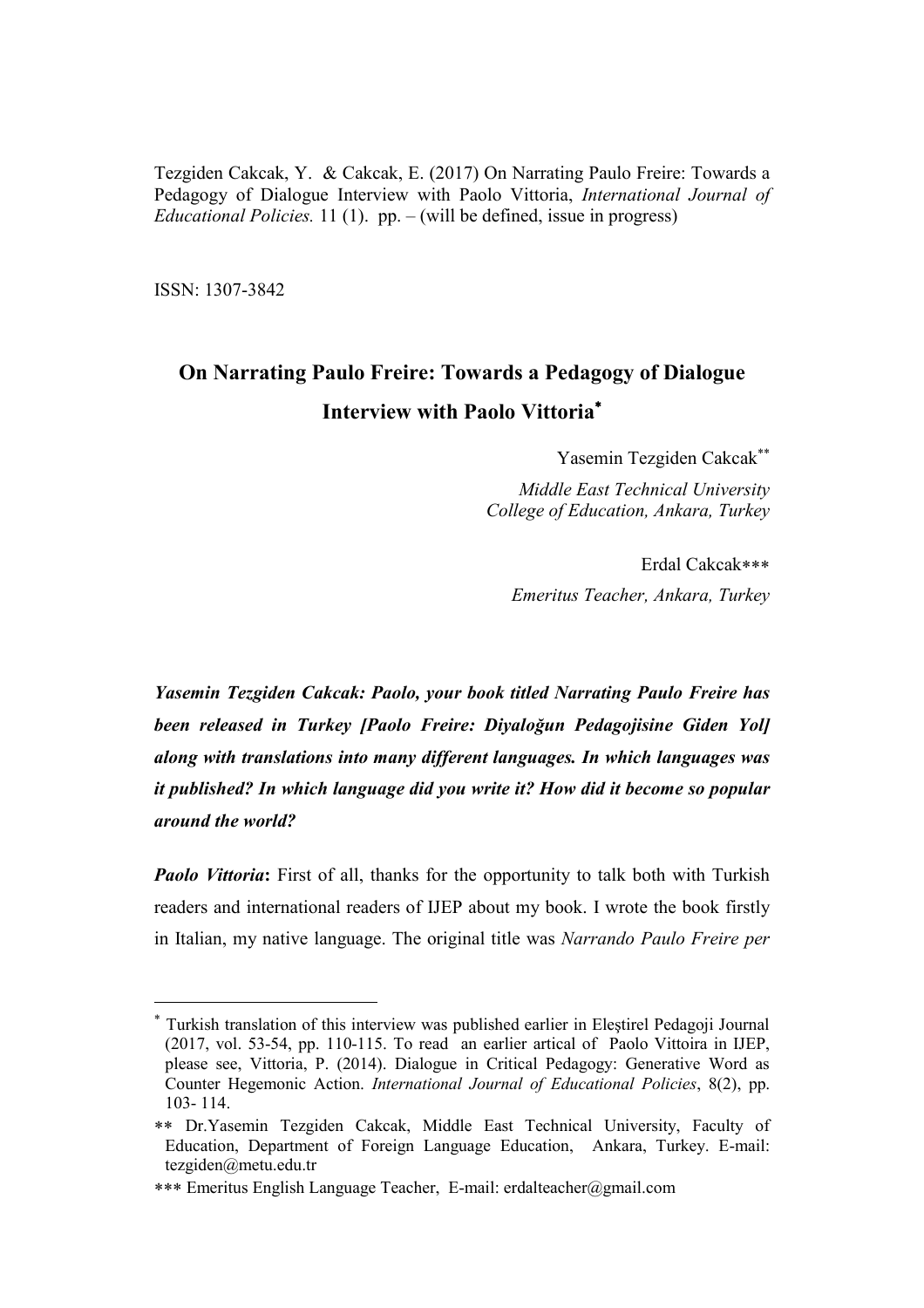*una pedagogia del dialogo*. It is a re-elaboration of my PhD thesis. To be honest, at the beginning, it seemed very hard to publish the thesis.

In Italy, Paulo Freire was considered mainly during the seventies. In these years, the movements of trade unions, students, workers, educators were opened to receive his political and educational thoughts. Afterwards, in Italy he was almost forgotten and he disappeared in the technicist and falsely neutral education. He was considered an author of the past.

Truly, Paulo Freire hasn't got any possible contribution for the technicism, the education of skills, credits, debits and competition. More than this, he is one of the main voices in the field of the pedagogy that strongly criticizes this model. Paulo Freire defines this model as "banking education". Finally, the PhD thesis was published by Carlo Delfino Editore, in 2008, thanks to the interest of an Italian scholar of Paulo Freire, Professor Fausto Telleri. Then it was very well received from the groups of critical education and informal social groups worldwide. After the first edition, the book was translated to Romanian, Portuguese, Spanish, English<sup>1</sup>. Now, I am very pleased with the Turkish edition.

I tried to write the book using a simple language, narrating not only Paulo Freire, but my encounter with his ideas and experiences. I would also like to add that narration, in some cases, has the potential to express concepts like those of didactic and theoretical discourse. In the book I crossed these two characteristics and what emerges is a dialogue with the story and the thoughts of an extraordinary educator with whom I discovered a surprising empathy. Freire grasps some aspects of our being that cross borders: dialogue, critical consciousness, relationship between theory and practice, oppression, and fear of

 $\overline{a}$ 

<sup>1</sup> Vittoria, P. (2008) *Narrando Paulo Freire. Per una pedagogia del dialogo: pensieri dialoghi, esperienze.* Sassari: Carlo Delfino Editore. Vittoria, P. (2009) *Paulo Freire: Viata si Opera. Pentru o pedagogie a dialogului.* (Translated by Daniel Mara). Bucarest: Editura Didactica si Pedagogica. Vittoria, P. (2011) *Narrando Paulo Freire. Por uma pedagogia do diálogo*. (Translated by Marcia Wolff). Rio de Janeiro: Editora Universitária UFRJ. Vittoria, P. (2014) *Narrando Paulo Freire. Por una pedagogía del diálogo.* (Translated by Camila Valdés León) Xátiva: Instituto Paulo Freire de España – Ediciones Del Crec. Vittoria, P. (2015) *Narrating Paulo Freire: toward a pedagogy of dialogue*. (Translated by Christopher Tribe) London: IEPS Publications. Vittoria, P. (2017) *Paulo Freire* - *Diyaloğun Pedagojisine Giden Yol* (Translated by Yasemin Tezgiden and Erdal Cakcak), Ankara: Kalkedon Yayıncılık.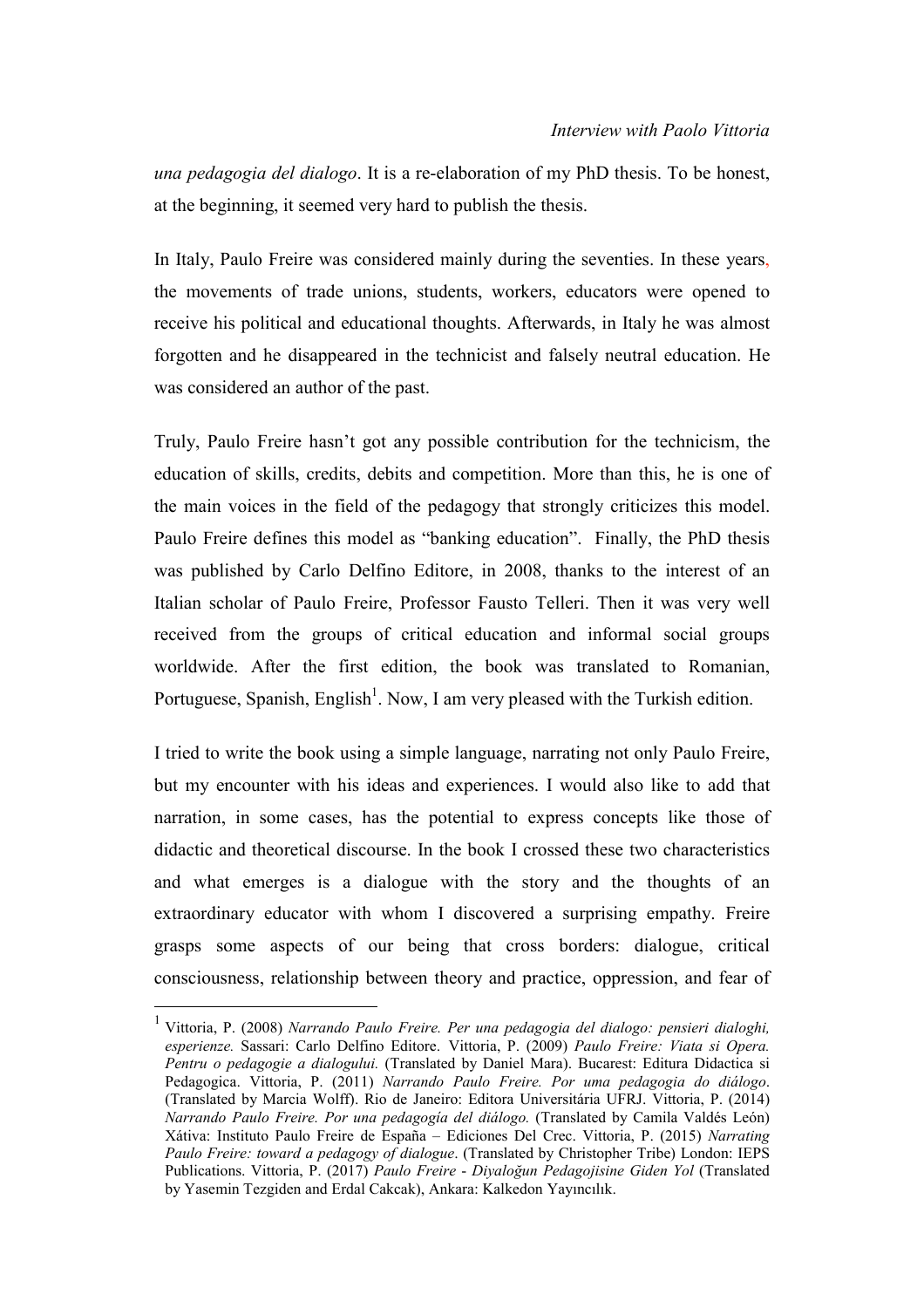freedom are existential conditions. To be honest, I couldn't foresee that the book would become so popular in the field of critical education. Now, I can suppose that one of the reasons is the political and existential character of Freire's ideas and my proximity with the soul of these ideas. Another question is that, although the dominant culture closely follows the competitive and technicist education, we need authors that seek education in human way. I have to add that this is a militant book that I could discuss in several contexts. So, it is a book opened to dialogue.

*YTC: I believe what makes this book distinct from other books on Freire is the way you relate Freire's pedagogy to his personal journey. We see how Paulo, the child, became Freire, the philosopher, very clearly along the book. How did you get to make those connections?*

**Paolo Vittoria:** in Freire, Recife and the Northeast of Brazil, his childhood places, are present. All of us have children inside. … why not Paulo Freire? Freire remembers his childhood in several books such as *Pedagogia da Esperanca* or *Cartas a Cristina* or *Na Sombra desta Mangueira*<sup>2</sup> and others… So I simply tried to follow the path that Paulo Freire himself opened in his own words … recounting his childhood. Describing childhood places and images.

In particular, his sensitivity to injustice, inequality, and the lack of education come from childhood. Paulo, as a child, suffering from injustice, found that his efforts as an educator completed his sensitivity.

No educator should forget his or her childhood. I think we are all educators. Some do it professionally, but informally we are all educators. Freire does not only forget his childhood, but often narrates it. He narrates *Recife*, *Jaboatão*, the mango trees, poverty, and misery around him. It would be impossible to think about education (also adult education) without childhood. Childhood is every new

 $\overline{a}$ 

<sup>2</sup> Freire, P. (2004) *Pedagogy of Hope. Reliving Pedagogy of the Oppressed,* Bloomsbury (Original title *Pedagogia da esperança. Um reencontro com a pedagogia do oprimido*. São Paulo: Paz e Terra, 1992). Freire, P. (1996) *Letters to Cristina: Reflections on my life and work*, translated by Donaldo Macedo with Quilda Macedo and Alexandre Oliveira. New York and London: Routledge. (original Title, *Cartas a [Cristina:](http://books.google.com/books?id=OgHt3qs0ajEC) reflexões sobre minha vida e minha práxis*, 2003, Editora UNESP) Freire, P. (1995) *À sombra desta mangueira*. São Paulo: Olho D'Água.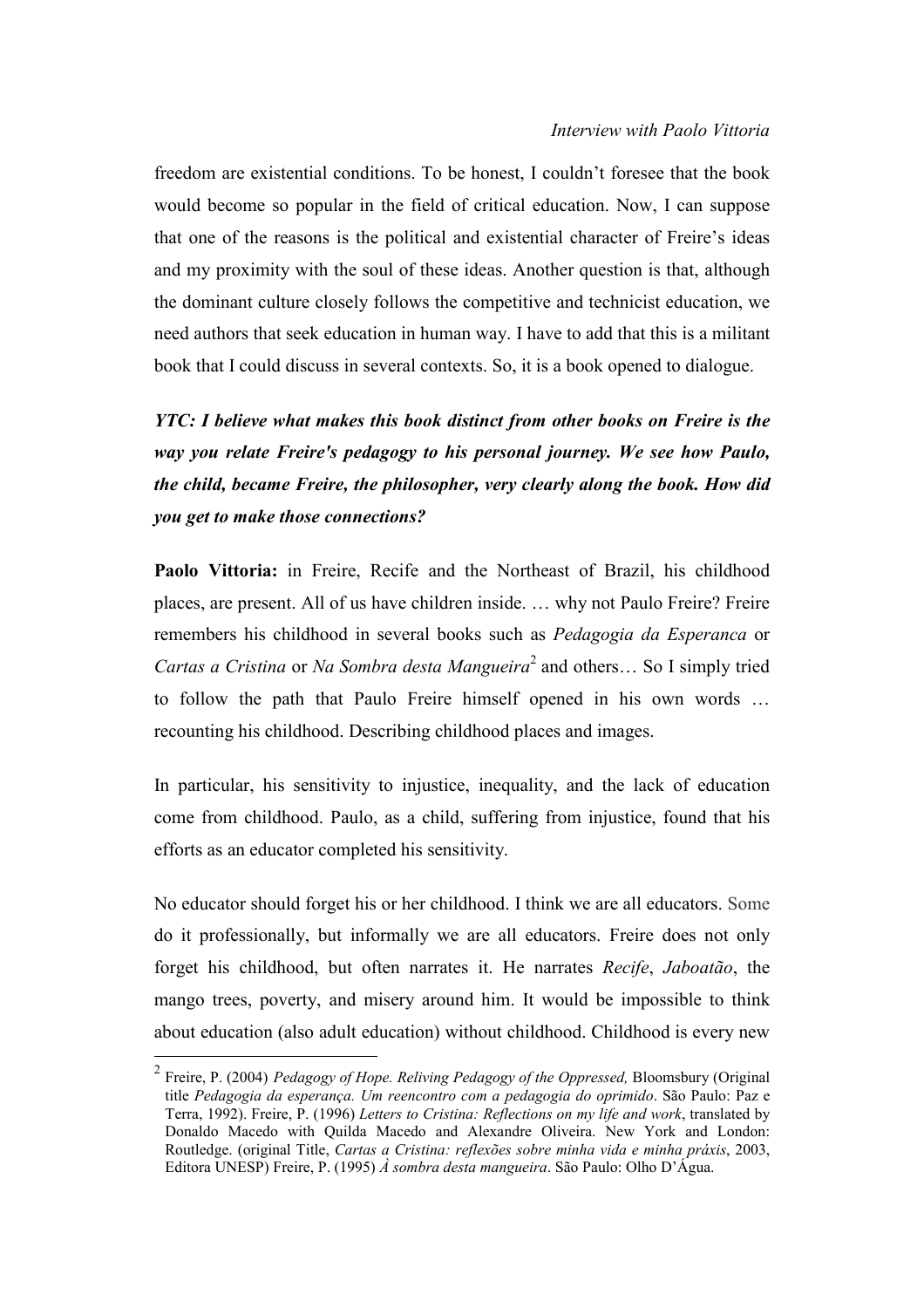beginning or starting over in our life. Every word we create. The experience of childhood is not only a biological condition, but an ethical position that faces the world in which we live. I also learnt the importance of childhood with my Argentinian friend and colleague who works at Estadual University of Rio de Janeiro, Walter Kohan. He has a very interesting point of view regarding childhood and education.

Childhood is part of our story. Paulo Freire is both man and child, like us.

### *Erdal Cakcak: Can you please talk about the process of your research in Brazil? How did you achieve to reach so many important people in his life from his second wife to his children as well as important documents?*

**Paolo Vittoria:** The most important person I have met for my research and my intellectual curiosity is Donna Maria.

She is not directly present in the book because I met her before writing the book. When I first went to Brazil, I did not know a lot of things about the country or even the language. I was also disoriented in a different country, being so far away. Working as an educator in Naples, I was interested in learning about other social projects in other countries. So, I went to Brazil and there I was guest from a Brazilian family. Romulo, who coordinated the painting workshop in a social project, is until now a very close friend. His mother, Maria, is a woman of extraordinary wisdom; she taught me Portuguese and a lot about Recife, Brazil, education. Meeting Maria was the most significant encounter, in my experience. She has a low level of schooling but her knowledge is of deep experience and wisdom: she has a great humanity. Maria, an elderly woman with five sons, who always faced difficulties with great dignity and love, treated me like a son, taught me to live my ideas with intensity, to believe in myself, not to hide my feelings. She fights against poverty, but she is the richest person I have ever met.

In my conversations with Maria, I gained strength and I learned to better organize my curiosity and intellectual interests. Freire writes about naive and epistemological curiosity. So, mainly thanks to Donna Maria and her family,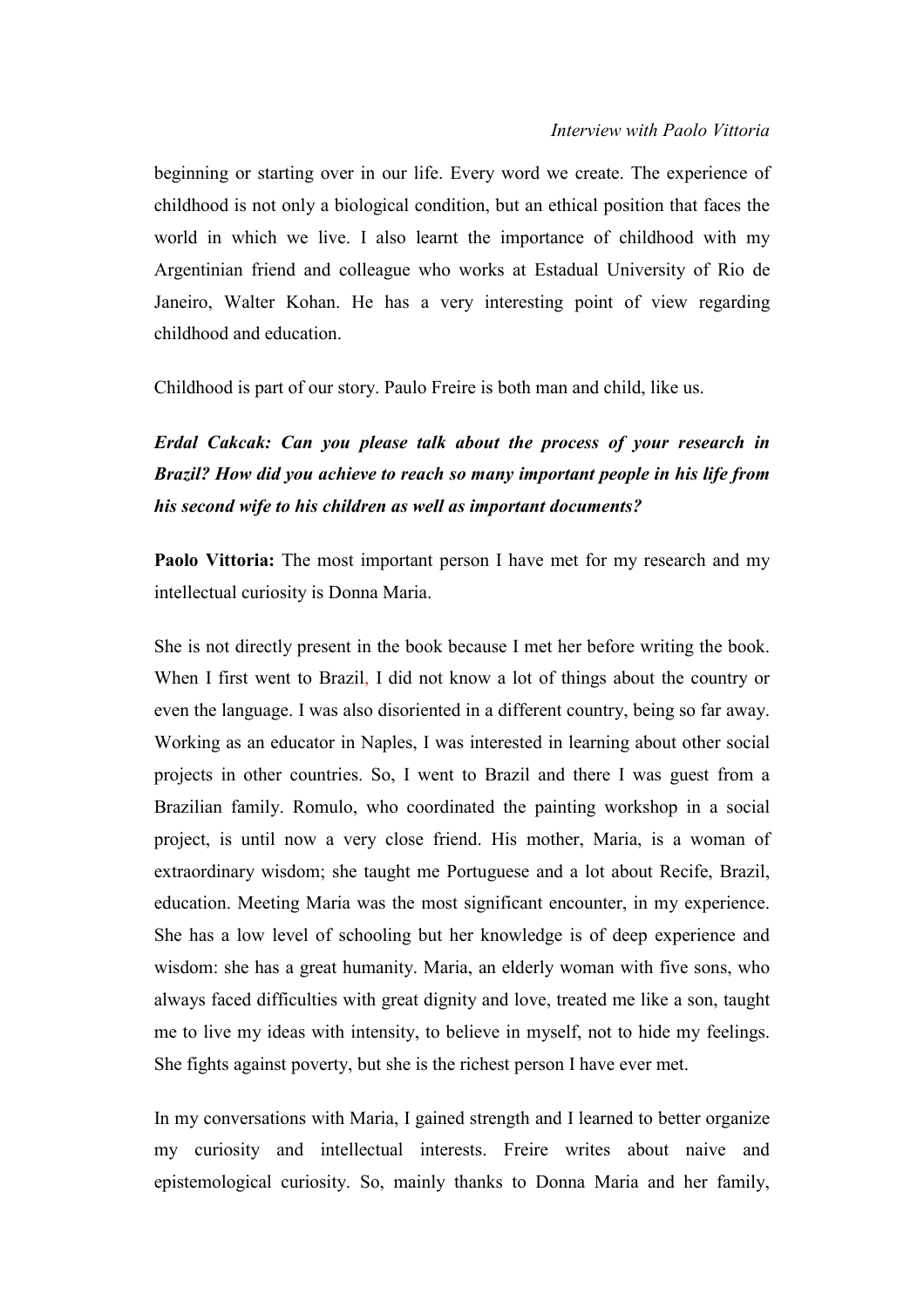years after I became a professor in Brazil, at the Federal University of Rio de Janeiro.

Another important thing is that, in my opinion, authentic research cannot be only in the office. It needs to move our interests, to search for information, using dialogue, interviews, narration, images. We cannot wait for the data from software. Research needs to put our ideas into practice. Challenging our own ideas. Historical-pedagogical research needs to work using documents, journal articles, pictures. I had the opportunity to meet Paulo's familiars such as Nita Freire, Lutgardes Freire, educators that worked with him like Marcos Guerra, Valquiria Felix, ex pupils of Freire in Angicos, a small city of *certão*. I have to thank everyone for their helpfulness and kindness.

At every meeting, from every document, at every interview, from every reading, from every photo I learnt more about Freire and myself. And I did not stop.

## *YTC: Why did you decide to study Freire's philosophy in the first place? What is the influence of Freire on your own educational philosophy and your own personal adventure? Can you tell us your own personal and pedagogical story briefly?*

**Paolo Vittoria:** I encountered Freire's literature just in his native town, Recife, but almost by chance. I was walking in the streets of the old city to go the social project I was visiting and I stopped in an old bookshop and bought the book Educação e Mudança<sup>3</sup>. I had just heard about the educator Paulo Freire. I literally came upon that book by chance. I began to historically understand the reasons for inequalities, poverty, misery, of the *favelas*, the barracks between rivers and sewers, homes without sanitation, and so many barefoot children. The answer was in the historical process of colonization, which creates an education that Freire considers as reproductive of social inequalities. I understood the enormous power of education, but also its dramatic limits and its ragged contradictions. That

 $\overline{a}$ 

<sup>3</sup> Freire, P. *Educação e mudança*, Rio de Janeiro: Paz e Terra, 2003, p. 19. (Originally published in Spanish as *Educación y cambio*, Buenos Aires: Búsqueda, 1976)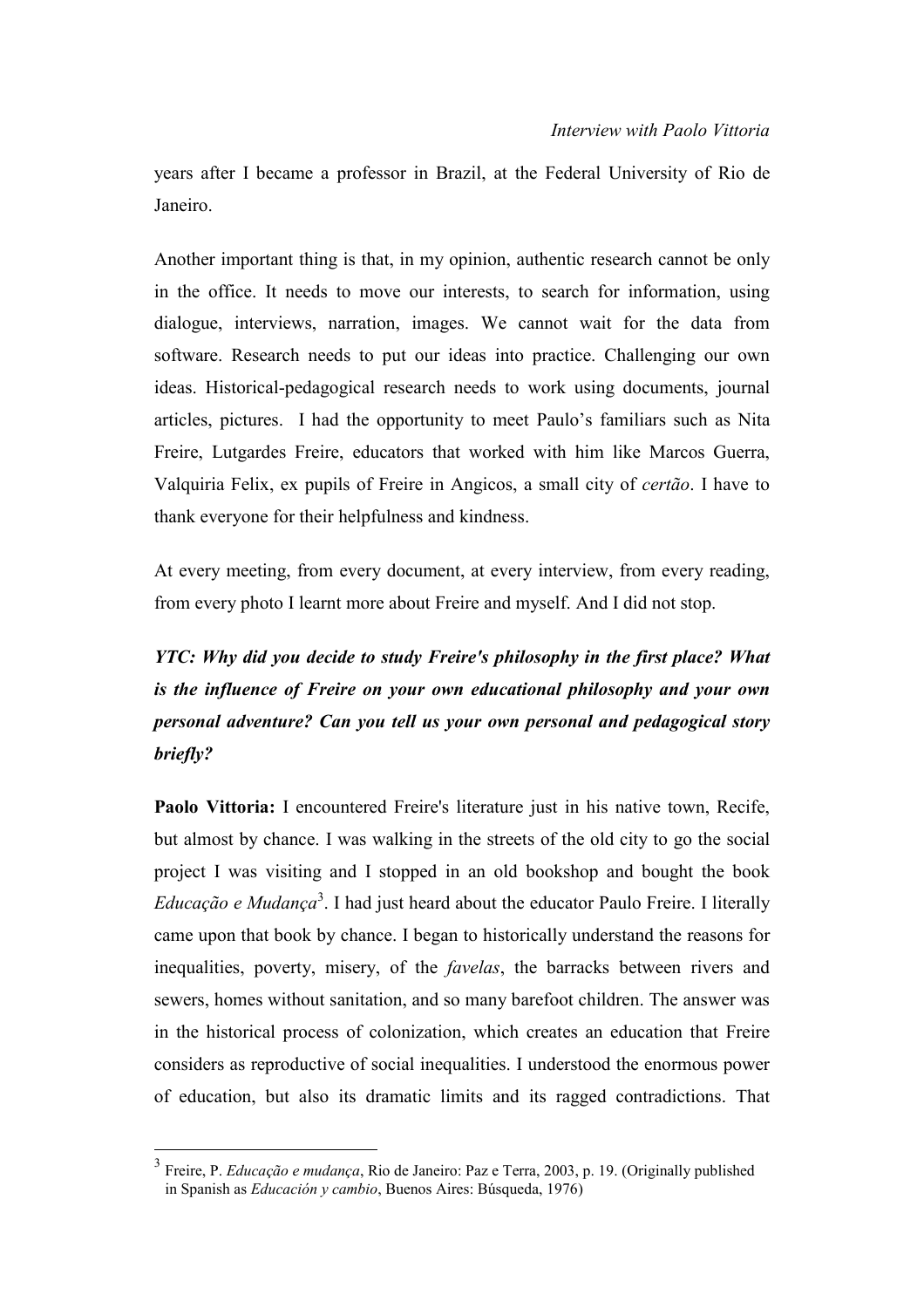#### *Interview with Paolo Vittoria*

reading changed me internally. Because education is something that lives primarily inside us: it is our consciousness. My conscience opened up through experience and what the book gradually communicated to me. I found an extraordinary empathy with Freire's thought. At times I felt that Freire used the exact words I would use to express something I had thought for a long time and for which I had not yet found the form of expression. I found his writing simple, straightforward, sincere. Back in Italy, I proposed Freire as the subject of my doctoral research. As I said before, it seemed a courageous choice, given that, with rare exceptions, Freire had been forgotten in the Italian cultural world and was often seen with a touch of "Eurocentric tropicalism".

Then came my emigration. At the time, I went to live in Rio de Janeiro, first through a post-doctorate, and then as a university professor at the Universidade Federal do Rio de Janeiro (UFRJ). I have worked at UFRJ for almost ten years. I learnt a lot in this university, with my colleagues, my students and the social movements. However, in recent years I began to feel, with some force, what I would name "Ulysses Call", the journey back to my roots. I needed to experiment my thinking and practice in my home city, Naples. So, this year I'm back at Federico II University of Naples. It was not easy, because as Ulysses' story metaphorically teaches, returning to one's roots is the hardest trip. In practice, now I feel as a return migrant. When you live for so long time in another place, you never leave the emigrant experience, even if you return to your land. You feel like a stranger, foreign somehow. I do not find it a bad condition because you always look curious, interested, never superficial. Actually, it is a critical condition, but ideal for developing reflective and educational thought. We can call this feeling as "foreignness".

Freire's influence on my thinking and my educational practices is, therefore, quite profound, also due to the entire experience by which it was characterized. Obviously, my thinking does not stop at Freire: I also owe a great deal to the pedagogy of social movements such as Landless Movement; the theater of the oppressed of Augusto Boal; the creative pedagogy of Rubem Alves; the politicaleducational philosophy of Gramsci, but also that of educators such as Danilo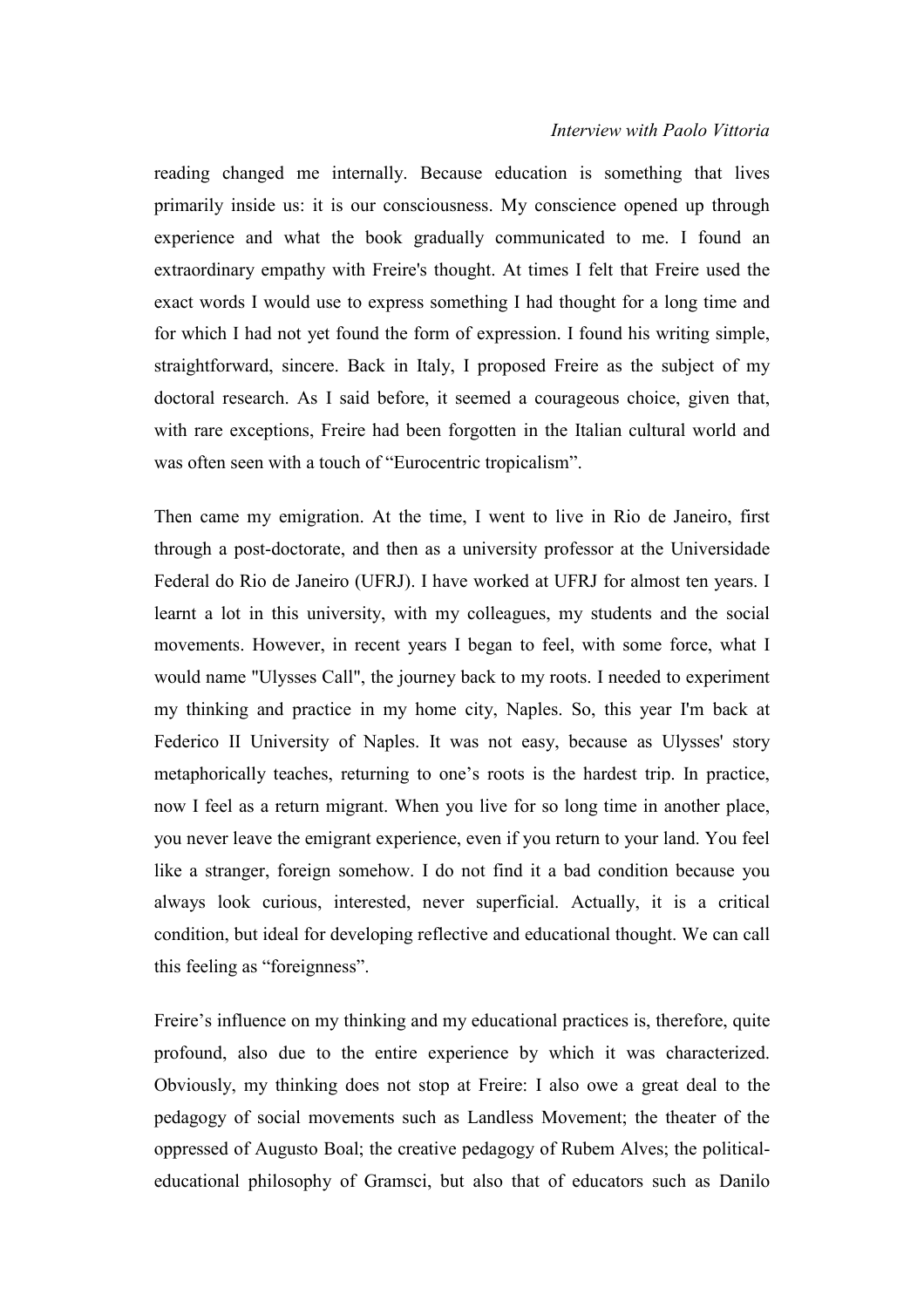Dolci, Aldo Capitini, Bruno Ciari, Ada Gobetti, Lorenzo Milani. The educational thought of Janusz Korcack. The vast field of critical pedagogy in Europe and popular education in Latin America.

*EC: You write that Freire did not want to leave a handbook or a manual to be strictly followed. He wanted to be reinterpreted and reconstructed in different contexts. Do you think his followers are able to follow his advice? How is Freire perceived around the world?*

**Paolo Vittoria**: No, many people have not understood it, even when he was alive. Otherwise he would not have said it. Freire did not want to be followed in a dogmatic manner, but to be reinvented, as he reinvented himself in his life. Moreover, when he simply says that education can help us to be more, "*ser mais*", it is not to be confused with a pedagogical version of the "superman". It is a simple and humble tendency to learn and learn more humbly from every experience. If we learn from experience and we modify our thought, it becomes very contradictory to repeat ourselves mechanically. This obviously makes sense also in a social pedagogical key. It is not to be forcedly innovative. Starting from people, from cognitive, social, emotional conditions and not from a universal method supposedly valid for everyone, we enhance dialogue, mutual encounters, reciprocal confrontation, which is the basis of Freire's educational philosophy. Many people have not understood it, even in Brazil, probably because they have not read Freire rigorously.

If I do not make an effort to know another person, how can I really understand him or her? If I do not listen to a person, how can I respect his or her thoughts? This can also happen with an author. If we do not read Paulo Freire, how do we think we know him?

For this, as Nita Freire said in the interview contained in the book: "To reinvent Freire we must know his thoughts rigorously." Scientific and cognitive rigor is a fundamental principle for existential, political, educational transformation. In my opinion, this is what it means to "reinvent Paulo Freire".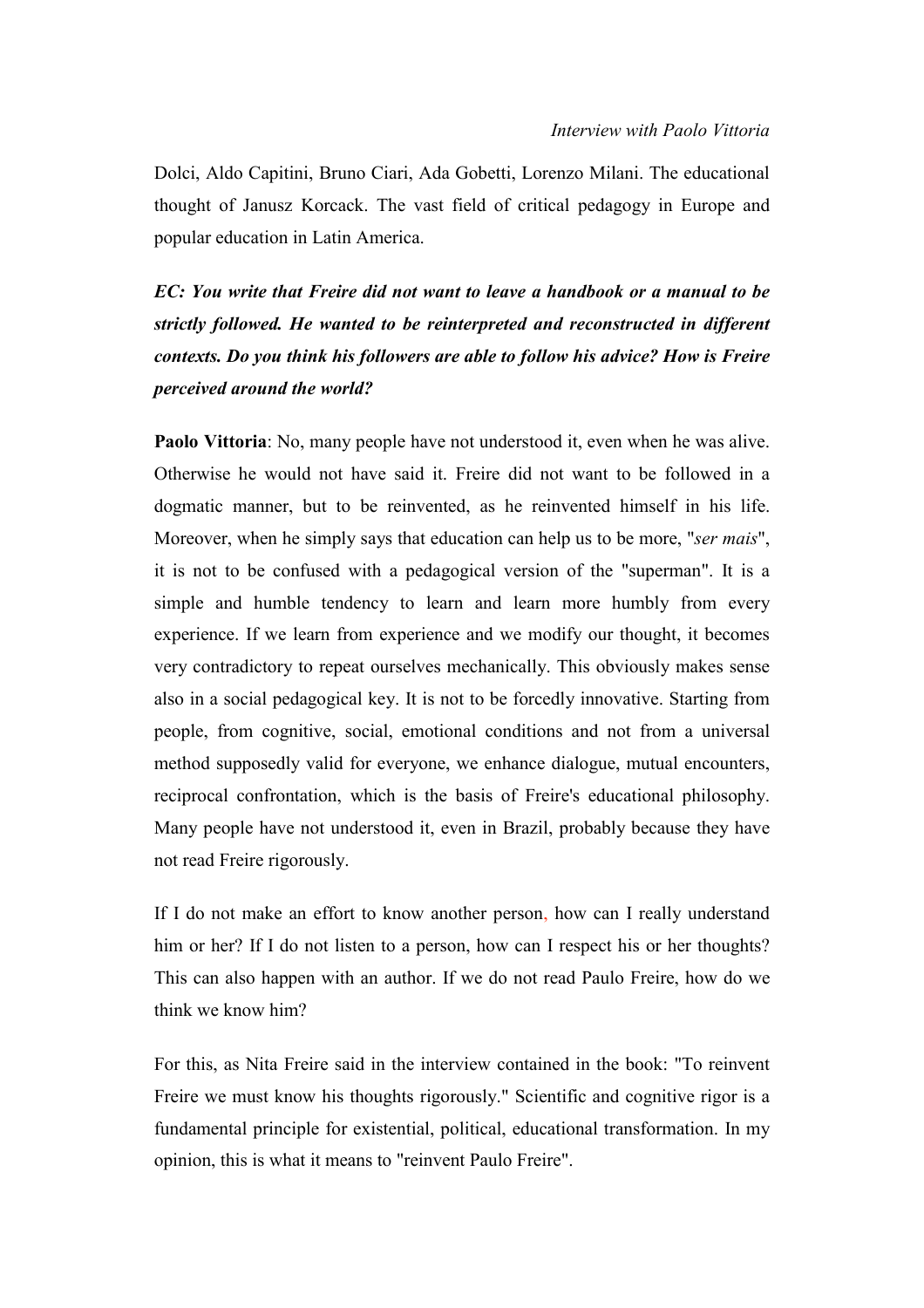*YTC: You wrote that Freire's childhood in Recife had a remarkable influence in his philosophy. He witnessed social injustice, dehumanization of the poor and the black population, which somehow led him to discover Marx. In his philosophy, he somehow manages to synthesize Marxist ideas with liberation theology, which seems to be contradictory at first look. Is it what makes Freire's philosophy unique?*

**Paolo Vittoria:** Yes, it is true. Freire wrote and stated in several interviews that his efforts, due also to his Christian sensitivity, with rural and illiterate populations, excluded from access to education, led him to read Marx. Literally, it is as if the workers and the peasants of Recife had said to him … "look, Paolo, do you know Marx?". In this manner, he tells us two things: the first is that he was led to the theory from practice, and this, from an epistemological point of view, holds a very deep meaning. He did not study Marx to then apply these studies to people: rather, he tried to study the reasons for the social, political, psychological, and education situation of the contexts and with the people involved. The second is that he does not consider the interpretation of Marx as incompatible with Christianity. This confluence of ideas is part of the field of Liberation Theology, of ecclesiastic communities in Brazil and also of the Landless Workers' Movement. Freire was influenced by these movements, as he influenced them. Also, the original Christianity was not a state religion. Up to the institutionalization of Imperator Constantine, the places of worship were in the simple homes of the people, or underground, hidden from imperial persecution. Even more so, they were in hard-to-reach places.

In parallel, the original idea of socialism was not in the palaces, in the horrific and "effervescent" military parades, in the militarization of thought, or in the secret services. The original socialism was in the resistance against fascism, authoritarianism. Consciences united for social justice.

If we consider them as original ideals, why should they be in contradiction to each other? On contrary, if we think of them as historical arms of the state, they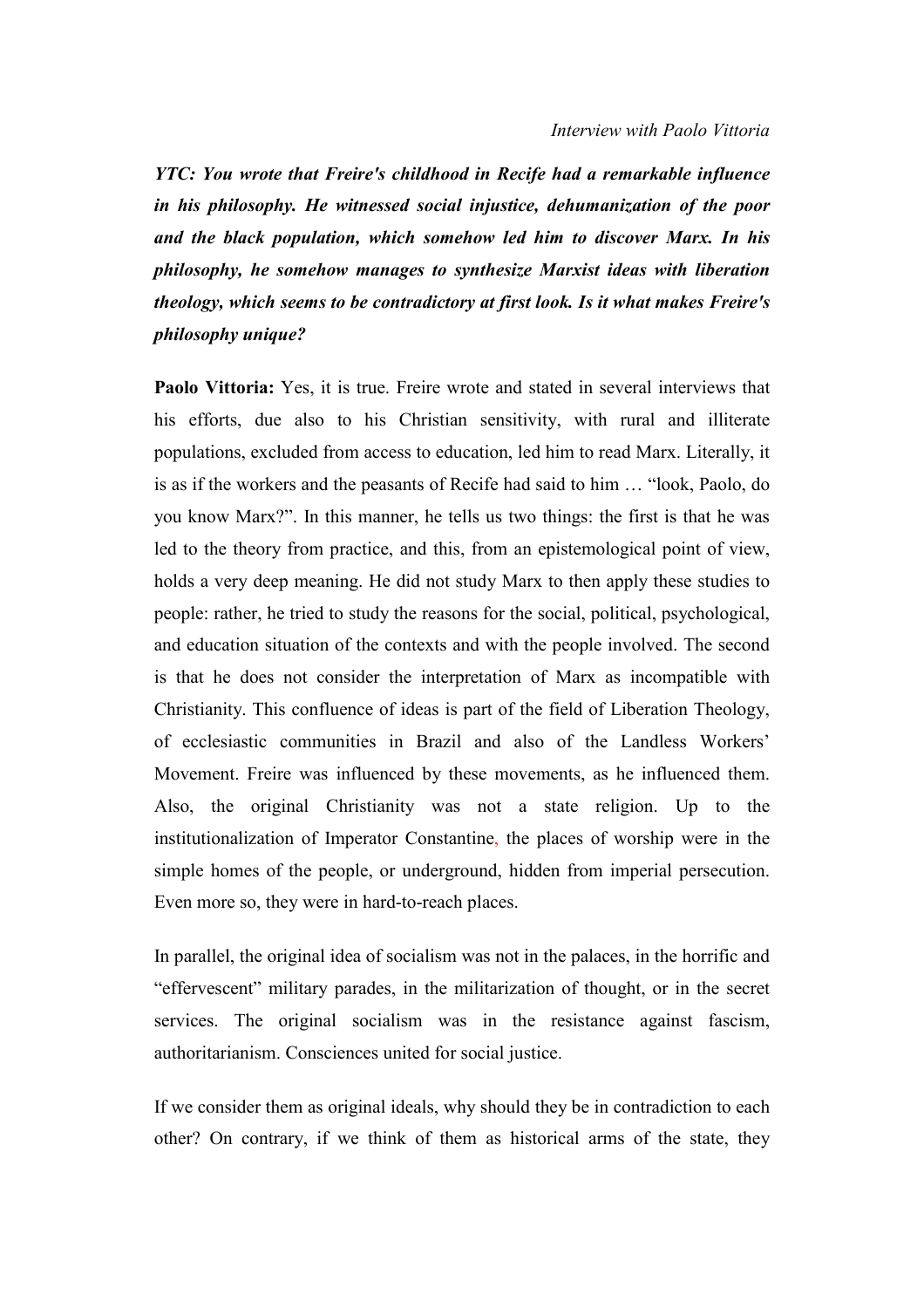contradict their own principles and, therefore, can only be contradictory in internal and external relations.

In my opinion, we have not yet invented an organization of state that is compatible with socialism. I also think that a State that does not guarantee freedom of worship and has nothing to do with the principle of freedom. One thing is religion. Another thing is the state. One thing is socialism, another thing is the state. Moreover, Marx's theory itself originally tended towards the overcoming of the state, a degree of socialism that has never been reached. In this sense, the theory was not positively received through history, but the principles that characterize it, in my opinion, are more than valid and necessary for the particularly difficult times in which we live. Naturally, this topic needs more space to be properly discussed. History cannot be erased.

I believe that socialism is search of equality, solidarity, collective and community organization, the union between thought and action, between manual and intellectual work.

In the dark times we live, we have to search new forms of create communitarian actions. Without community we don't have hope, but only illusions. This is the issue of new book on which I am currently working.

I think that Freire, as well as many other people, have taken the revolutionary aspects of the theology of liberation. Other authors do the same in other religious contexts.

*YTC: As your book manifests, Freire and his literacy project was stopped by the military government after the coup in Brazil in 1964. Freire was sent on an exile. He had to live away from his homeland without passports in different countries. Ironically enough, when he went to the USA, the power which led him to fled his country, he started to become well-known around the world. Still today, he has a great reputation in US academic circles. While Freire is being over-referenced in academic circles, I somehow feel that Freire's philosophy is kind of being stripped of its essence. Do you observe something similar?*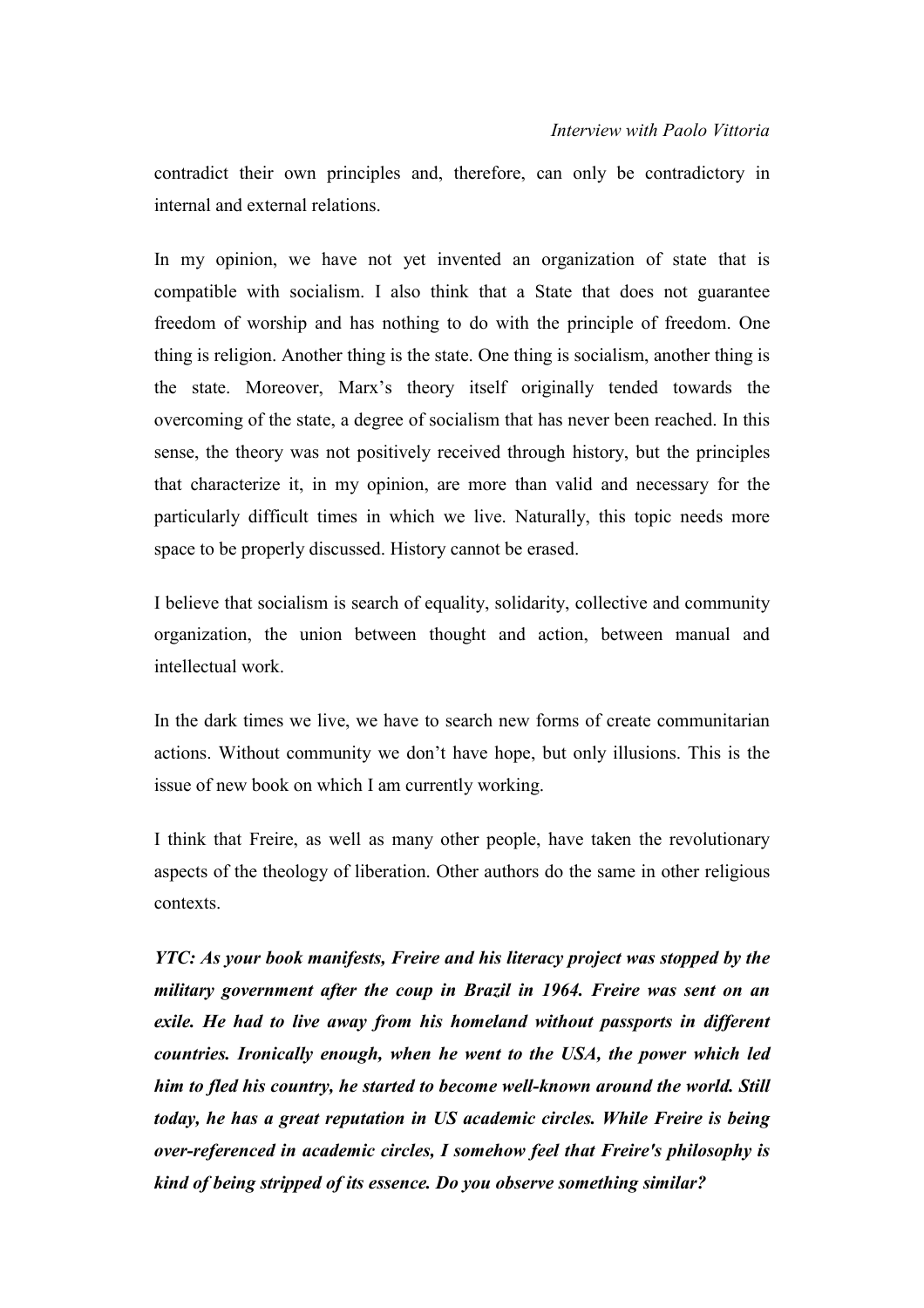**Paolo Vittoria:** We have to consider history in a complex and not *univocal* way. The fact that US foreign policy has certainly supported the coups in Latin America, and also in Brazil, does not mean that all men and women living in that country are imperialists or blunders of capitalism or neoliberalism. Freire, exiled for this historical process, was welcomed in the US. This is a terrible contradiction. But he was in direct contact with people that are politically critical toward to capitalism, such as Donaldo Macedo, Henry Giroux, and Peter McLaren. During these encounters, the critical pedagogy movement, of which we are part, was born.

The United States is a contradictory place, because while they retain (at least until Trump) some internal "apparent" freedom, so much so that it was historical country of migrations, in external political they are invasive, imperialist, and colonialist. But the US is not alone: France and the UK are also similar. This contradiction reaches its most profound level of hypocrisy when we think about Guantanamo or the death penalty still in force in many US states. The United States was only one passage of Freire's exile. Let's not forget the five years in Chile, the ten years in Switzerland with experiences in Africa, Europe, and Asia.

But I think that Freire was exiled twice. The first was in the 1964 military coup. The second exile is what makes him a mere academic exercise and not an inspiration for existential, social, and educational transformation, censoring his political thought and making him an abstract idealist. Freire has to be thought between practice and theory. He has always done what he said and re-thought what he did. If we create a distance between saying and doing, theory and practice, we have certainly already misunderstood Freire. We are exiling him again.

*EC: Despite attempts to neutralize Freire's pedagogy, Freire is still considered to be a very important educational philosopher around the world. What about in his home country? Is his impact visible in the education system in Brazil right now?*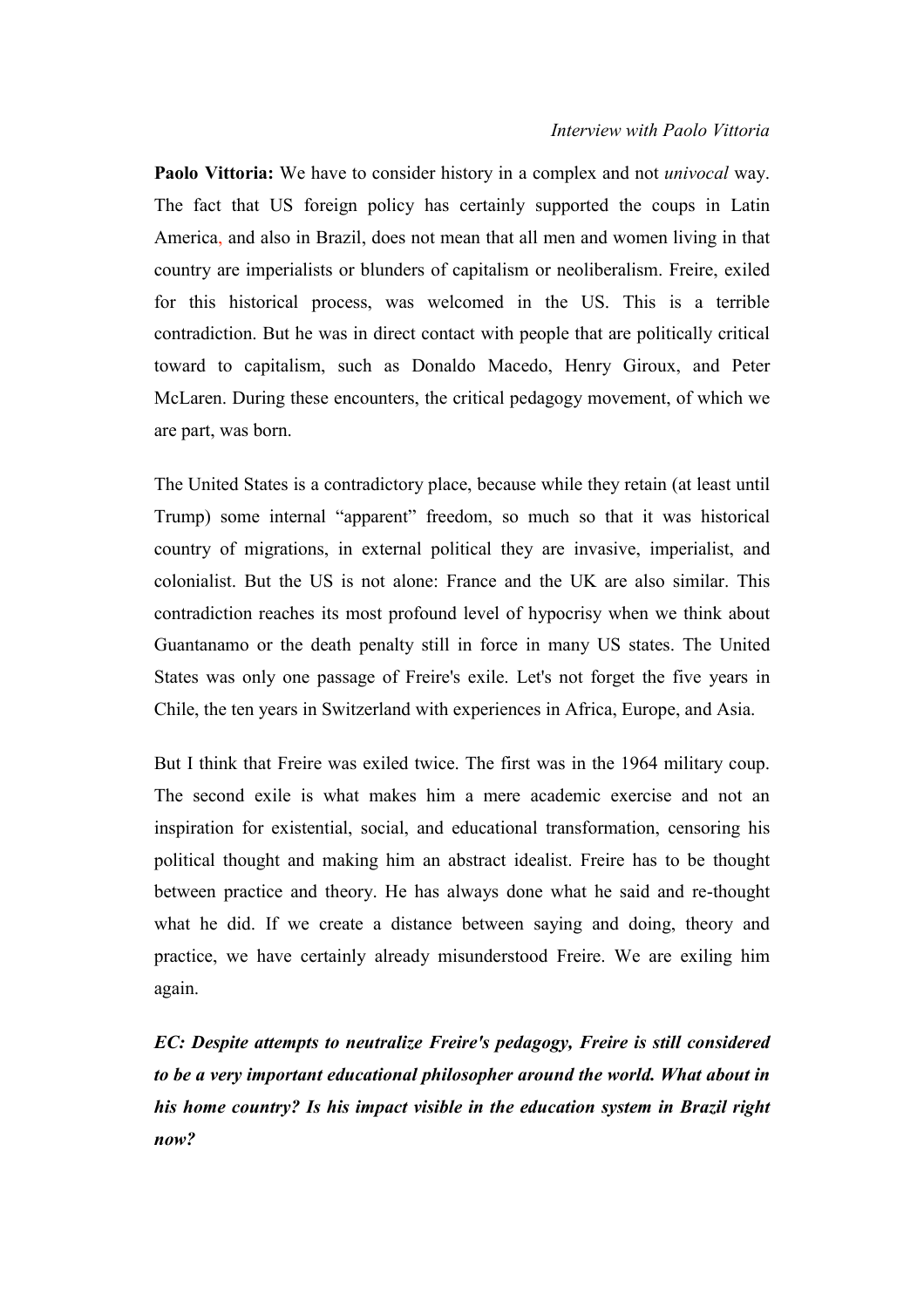**Paolo Vittoria:** The best and most dangerous way to neutralize Paulo Freire's pedagogy is not to criticize it (that is more than legitimated), but to declare the neutrality of education, which would be to assert the neutrality of knowledge, science and research. Freire, on the contrary, declared the false neutrality of education. Considering that education is not neutral, this does not mean being sectarian or fanatically ideological, nor putting education at the service of its own beliefs. On the contrary, it means making choices, taking positions, defending ideas, but, as Freire writes in the preface of the *Pedagogy of the Oppressed*, without falling into sectarianism, and being always opened to dialogue and confrontation. Education is based on ideas and in declared neutrality there are no ideas.

Brazil is going through a particularly critical, painful moment. Winds of authoritarianism are passing through the country. Brazil is very divided and fractured. Those who turn to neoliberalism, authoritarianism, a society devoid of ideals, continue to pursue Freire to make a caricature of him, to consider it philosophical education dangerous. Those who are defending democracy, popular education, social movements, and social justice, find Freire as a reference. It is a period of instability. We can consider that Dilma Rousseff's Government nominated Freire as a patron of Brazilian education. I also remember that I was present at the ceremony where his second wife, Nita Freire, received, in Paulo's name, the Human Rights Award from the Brazilian government. A few months later, there was the impeachment of Dilma, the parliamentary coup of neoconservative groups, and the wind changed.

#### *YTC: Are there any other notes or anecdotes you would like to share with the Turkish and international readers of IJEP?*

**Paolo Vittoria:** When Nita Freire was in our house in Rio de Janeiro for a dinner, I told her that I missed the chance to meet Paulo during my life. I started to study Paulo in 2005 and he had died in 1997. Nita said me "Paolo would like you very much for your ideas and the courage you have in your choices". This was the best recognition that I could receive. Paulo Freire isn't only the object of my studies,